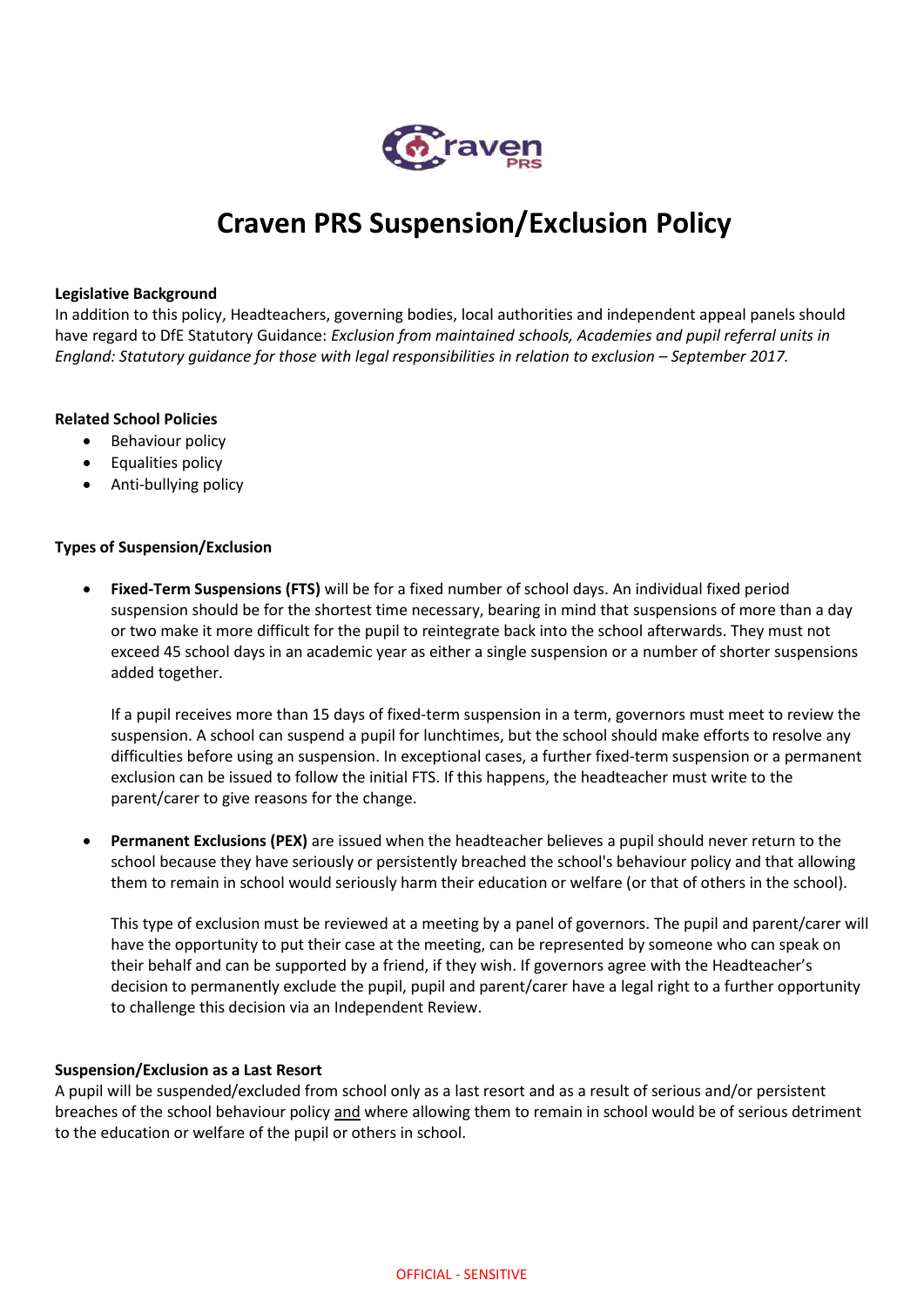Other options should be investigated before resorting to an suspension/exclusion. The NYCC [Ladder of Intervention](https://cyps.northyorks.gov.uk/sites/default/files/Supporting%20Children%20and%20Families/SEND/Exclusions/75036%20Ladder%20of%20Intervention%20final.pdf)  provides structured, step-by-step guidance for schools to support individual pupils who have social and emotional needs manifesting in challenging behaviour that could lead to a suspension/exclusion. Th[e guidance](https://cyps.northyorks.gov.uk/sites/default/files/Supporting%20Children%20and%20Families/SEND/Exclusions/76099_Intervention%20guidance_interactive%20final.pdf) details a graduated response to ensure early help is in place to support children and young people with social, emotional and mental health needs, including those that are at risk of suspension/exclusion.

Before taking the decision to suspend/exclude, the Headteacher should consider the following:

- **What whole-school approaches and provision are in place to support this pupil?** e.g. whole school behaviour policy and inclusive practice to support behaviour for learning, quality first teaching, etc. *Are school policies inclusive or do they discriminate against particular pupils with specific needs?*
- **What measures or strategies has the school put in place to support this specific pupil?** e.g. behaviour plan, specific learning support, mental health and wellbeing advice, etc. *Have support and intervention been put in place and has enough time been allowed for the intervention or support to take effect?*
- *If there have been multiple, repeat suspensions/exclusions for similar reasons (e.g. abusive behaviour, drug use, etc.) what has been put in place to successfully address the causes? Where the school is repeatedly suspending/excluding for the same reason, this could indicate unmet needs.*
- *What support has been sought from outside agencies, including the Local Authority? Through its universal and targeted provision, the LA provides access to a range of services. Has school accessed any of the following?*
	- *SEND guidance (for pupils with Special Educational Needs or a Disability)*
	- *Ladder of Intervention*
	- *SEND Assessment (leading to an Education Health and Care Plan)*
	- *Local Behaviour Collaborative or the Pupil Referral Service (PRS)*
	- *Referral to the Locality Hubs to support additional educational and/or social, emotional and mental health needs*
	- Advice and support from an Educational Psychologist, the Early Help Service, Child and Adolescent Mental Health Service (CAMHS), Youth Justice Service or Children's Social Care
	- An Early Help (EH) Assessment and Action Plan

# **Grounds for Exclusion**

In line with paragraph 16 of the statutory guidance, before excluding a pupil permanently, the Headteacher must be convinced that there is sufficient evidence that the pupil has committed a disciplinary offence and that allowing the pupil to remain in school would seriously harm the education or welfare of that pupil or others in the school.

# **Protocol – Investigation**

Before deciding whether to suspend/exclude a pupil the Headteacher should

- make sure that a thorough investigation has been carried out, consulting others if necessary;
- give the pupil a chance to say what happened;
- think carefully about the evidence available;
- ensure that the suspension/exclusion is for the shortest time necessary;
- take into account the school's Behaviour and Equality Policies and, if appropriate, the Race Relations Act and Disability Discrimination Act;
- check whether bullying or racial or sexual harassment (or any other coercion) led to their actions